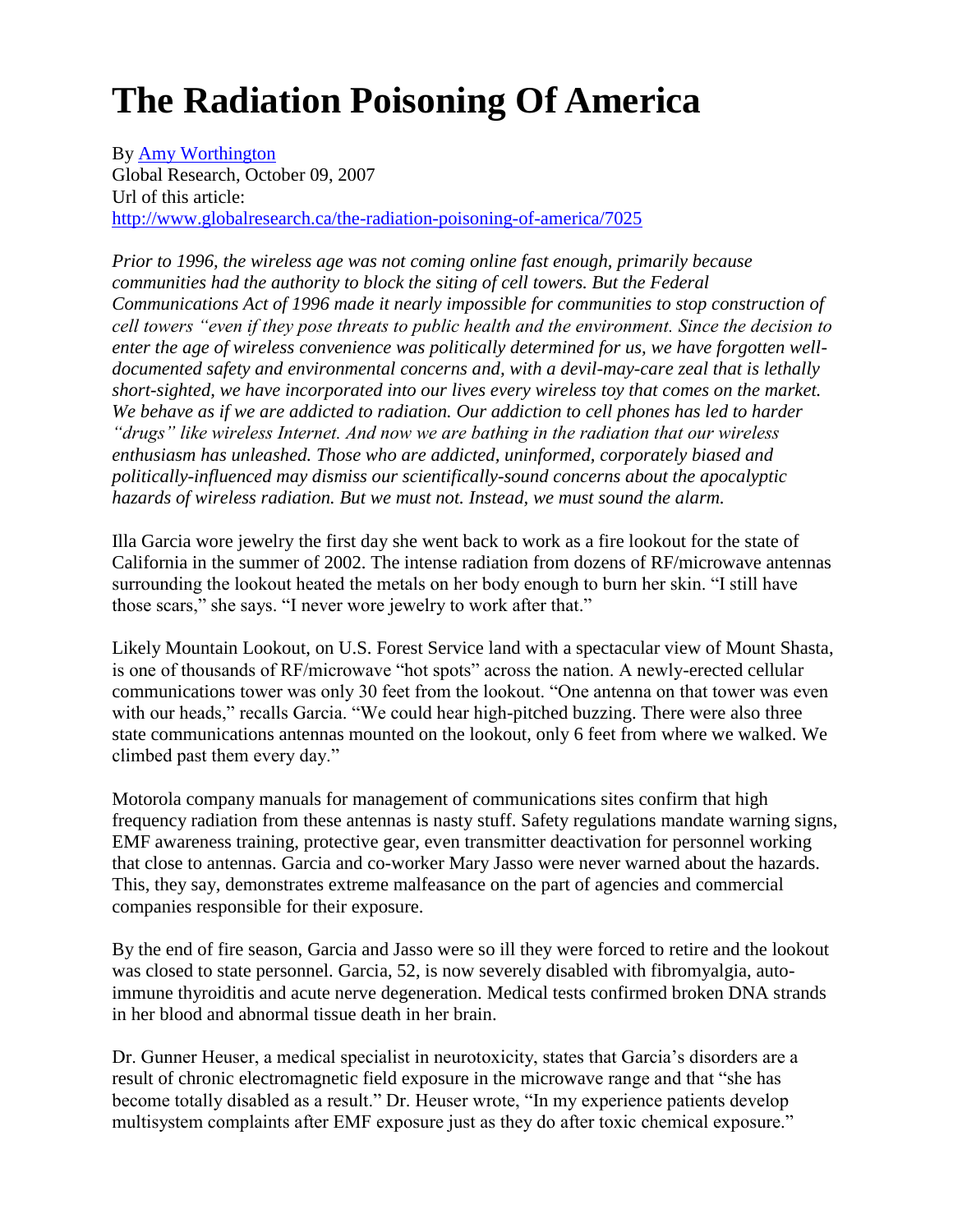Jasso, who worked the lookout for 11 seasons, is also disabled with brain and lung damage, partial left side paralysis, muscle tremors, bone pain and DNA damage. Jasso discovered that all lookouts who worked Likely Mountain since 1989 are disabled. At only 61 years of age, she has lost so much memory that she cannot remember back to when her first three children were born. She fears that communications radiation may be a major factor in the nation's phenomenal epidemics of dementia and autism.

Both women say they have been unjustly denied worker's comp and medical benefits. Their pleas for help to state and federal agencies have been fruitless. Between them they have racked up over \$150,000 in medical bills, although there is no effective treatment for radiation sickness.

Twenty-two other members of Garcia and Jasso's two families received Likely Mountain radiation exposure. All now suffer serious and expensive illnesses, including tumors, blood abnormalities, stomach problems, lung damage, bone pain, muscle spasms, extreme fatigue, tremors, numbness, impaired motor skills, cataracts, memory loss, spine degeneration, sleep problems, low immunity to infection, hearing and vision problems, hair loss and allergies.

Jasso's husband, who often stayed at the lookout, has a rare soft tissue sarcoma known to be radiation related. Garcia's husband, who spent little time at the lookout, has systemic cancer that started with sarcoma of the colon. Garcia's daughter Teresa was at the lookout for a total of two hours during her first pregnancy. Her daughter was born with slight brain damage and immunity problems. "That baby was always sick," says Garcia. Teresa spent only three days at the lookout during her second pregnancy. Her son was born with autism.

Garcia and Jasso have a terminal condition known as "toxic encephalopathy," involving brain damage to frontal and temporal lobes. This was confirmed by SPECT brain scans. Twelve others in the two-family group who also had the scans were diagnosed with the affliction. "All of us with this condition have been told that we, re dying," says Garcia. "Our mutated cells will reproduce new mutated cells until the body finally shuts down."

#### **Nuclear bombs on a pole**

Painful conditions endured by the families of Garcia and Jasso are identical to those suffered by Japanese victims of gamma wave radiation after nuclear explosions at Hiroshima and Nagasaki in 1945. Five decades of studies confirm that non-ionizing communications radiation in the RF/microwave spectrum has the same effect on human health as ionizing gamma wave radiation from nuclear reactions. Leading German radiation expert Dr. Heyo Eckel, an official of the German Medical Association, states, "The injuries that result from radioactive radiation are identical with the effects of electromagnetic radiation. The damages are so similar that they are hard to differentiate "1

Understanding what happened at Likely Mountain is critical to understanding the public health threat posed by RF/microwave radiation in the United States. The families of Garcia and Jasso, plus previous lookout workers and multitudes of tourists who visited Likely Mountain for camping and sightseeing, were beamed by the same kind of high frequency radiation that blasts from tens of thousands of neighborhood cell towers and rooftop antennas erected across America for wireless communications. The city of San Francisco, with an area of only seven square miles, has over 2,500 licensed cell phone antennas positioned at 530 locations throughout the city. In practical terms, this city, like thousands of others, is being wave-nuked 24 hours a day.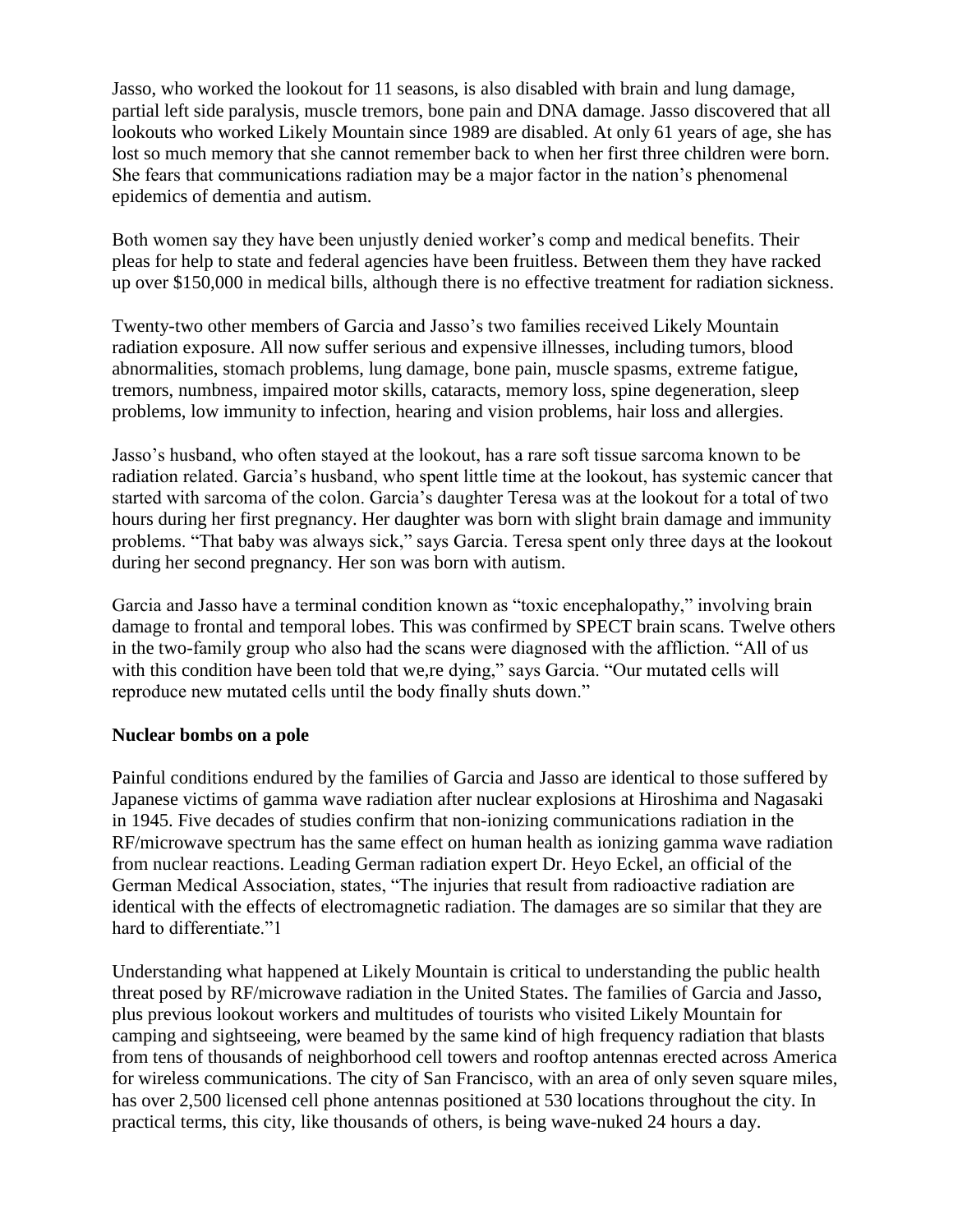The identical damage resulting from both radioactive gamma waves and high frequency microwaves involves a pathological condition in which the nuclei of irradiated human cells splinter into fragments called micronuclei. Micronuclei are a definitive pre-cursor of cancer. During the 1986 nuclear reactor disaster at Chernobyl in Russia, the ionizing radiation released was equivalent to 400 atomic bombs, with an estimated ultimate human toll of 10,000 deaths. Exposed Russians quickly developed blood cell micronuclei, leaving them at high risk for cancer.

## **What they wouldn't tell us**

RF/microwaves from cell phones and cell tower transmitters also cause micronuclei damage in blood cells. This was reported a decade ago by Drs. Henry Lai and Narendrah Singh, biomedical researchers at the University of Washington in Seattle. Dr. Singh is famous for refining comet assay techniques used to identify DNA damage. Lai and Singh demonstrated in numerous animal studies that mobile phone radiation quickly causes DNA single and double strand breaks at levels well below the current federal "safe" exposure standards.2

The telecommunications industry knows this thanks to its own six-year, wireless technology research (WTR) study program mandated by Congress and completed in 1999. Gathering a team of over 200 doctors, scientists and experts in the field, WTR research showed that human blood exposed to cell phone radiation had a 300-percent increase in genetic damage in the form of micronuclei.3 Dr. George Carlo, a public health expert who coordinated the WTR studies, confirms that exposure to communications radiation from wireless technology is "potentially the biggest health insult" this nation has ever seen. Dr. Carlo believes RF/microwave radiation is a greater threat than cigarette smoking and asbestos.

In 2000, European communications giant T-Mobile commissioned the German ECOLOG Institute to review all available scientific evidence in regard to health risks for wireless telecommunications. ECOLOG found over 220 peer-reviewed, published papers documenting the cancer-initiating and cancer-promoting effects of the high frequency radiation employed by wireless technology.4 Many corroborating studies have been published since.

By 2004, 12 research groups from seven European countries cooperating in the REFLEX study project confirmed that microwaves from wireless communications devices cause significant single and double strand DNA breaks in both human and animal cells under laboratory conditions.5 In 2005, a Chinese medical study confirmed statistically significant DNA damage from pulsed microwaves at cell phone levels.6 That same year, University of Chicago researchers described how pulsed communications microwaves alter gene expression in human cells at non-thermal exposure levels.7

Because gamma waves and RF/microwave radiation are identically carcinogenic and genotoxic to the cellular roots of life, the safe dose of either kind of radiation is zero. No study has proven that any level of exposure from cell-damaging radiation is safe for humans. Dr. Carlo confirms that cell damage is not dose dependant because any exposure level, no matter how small, can trigger damage response by cell mechanisms.8

Officials at the U.S. Food and Drug Administration and the National Institutes of Health closely reviewed the damning results of WTR studies, which also revealed microwave damage to the blood brain barrier. But these officials have chosen to downplay, obfuscate and even deny the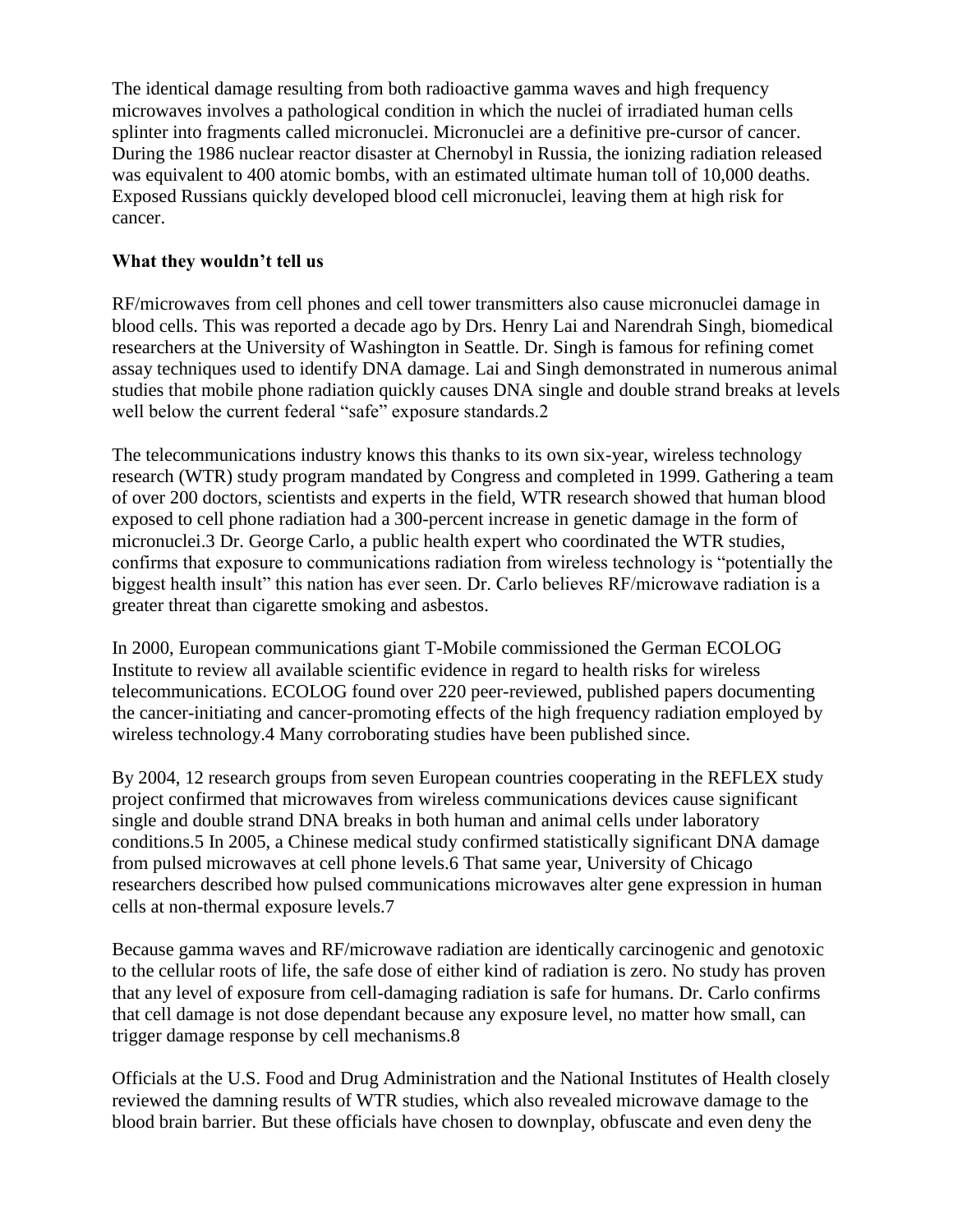irrepressible science of the day. Raking in \$billions from selling spectrum licenses, the feds have allowed the telecom industry to unleash demonstrably dangerous technology which induces millions of people to become brain-intimate with improperly tested wireless devices9 and which saturates the nation with carcinogenic waves to service those devices. Dr. Carlo says that even the American Cancer Society is in bed with the communications industry, which infuses the Society with substantial contributions.10

## **Two ways to die**

Medical science illustrates that there are two ways to die from radiation poisoning: Fast burn and slow burn. Nuclear flash-burned Japanese had parts of their flesh melt off before they died in agony within hours or days. People have also quickly died after walking through powerful radar beams, which can microwave-cook internal organs within seconds of exposure.

Slow-burn radiation mechanisms are cumulative, progressive, ongoing and continual. Thousands of Japanese nuke bomb victims died painfully years after exposure. The slow burn process of RF/microwave exposure is manifested by cancer clusters commonly found in communities irradiated by cell tower transmitters. Recent Swedish epidemiological studies confirm that, after 2,000 hours of cellular phone exposure, or a latency period of about 10 years, brain cancer risk rises by 240 percent.11

Communications antennas now blast the human habitat with many different electromagnetic frequencies simultaneously. Human DNA hears this energetic cacophony loud and clear, reacting like the human ear would to high volume country music, R&B plus rock and roll screaming from the same speaker. Irradiated cells struggle to protect themselves against this destructive dissonance by hardening their membranes. They cease to receive nourishment, stop releasing toxins, die prematurely and spill micronuclei fragments into a sort of "tumor bank account." This is precisely how microwave radiation prematurely ages living tissues.

## **Nuking the crew**

The constant roaming pain is intense for 32-year-old Kenneth Hurtado of Southern California. He's been to hell and back, starting with a seven-pound tumor on a kidney, diagnosed in 2002. The cancer spread to his brain. His first brain tumor was removed by craniotomy, the second by the cyber knife. In 2005, cancer nodes were found in his lungs. By 2006, the cancer had metastasized to his legs. This year he is battling three excruciating tumors on his spinal cord. Hurtado hates his seizures. His last one came on while he was driving. "It's like the devil taking over your body," he says.

Now unable to work, Hurtado says he was relatively healthy in 1998 when he began a career as an installer for a large international corporation manufacturing electronics equipment for wireless providers. At the base of cell towers there is an equipment "hut" where installers assemble the radios, amplifiers and filters which generate man-made microwave frequencies and route them up to transmitter antennas through huge cables. Mounted on sector supports aptly named alpha, beta and gamma, the antennas send and receive these carcinogenic radio waves and their pulsed data packets at the speed of light.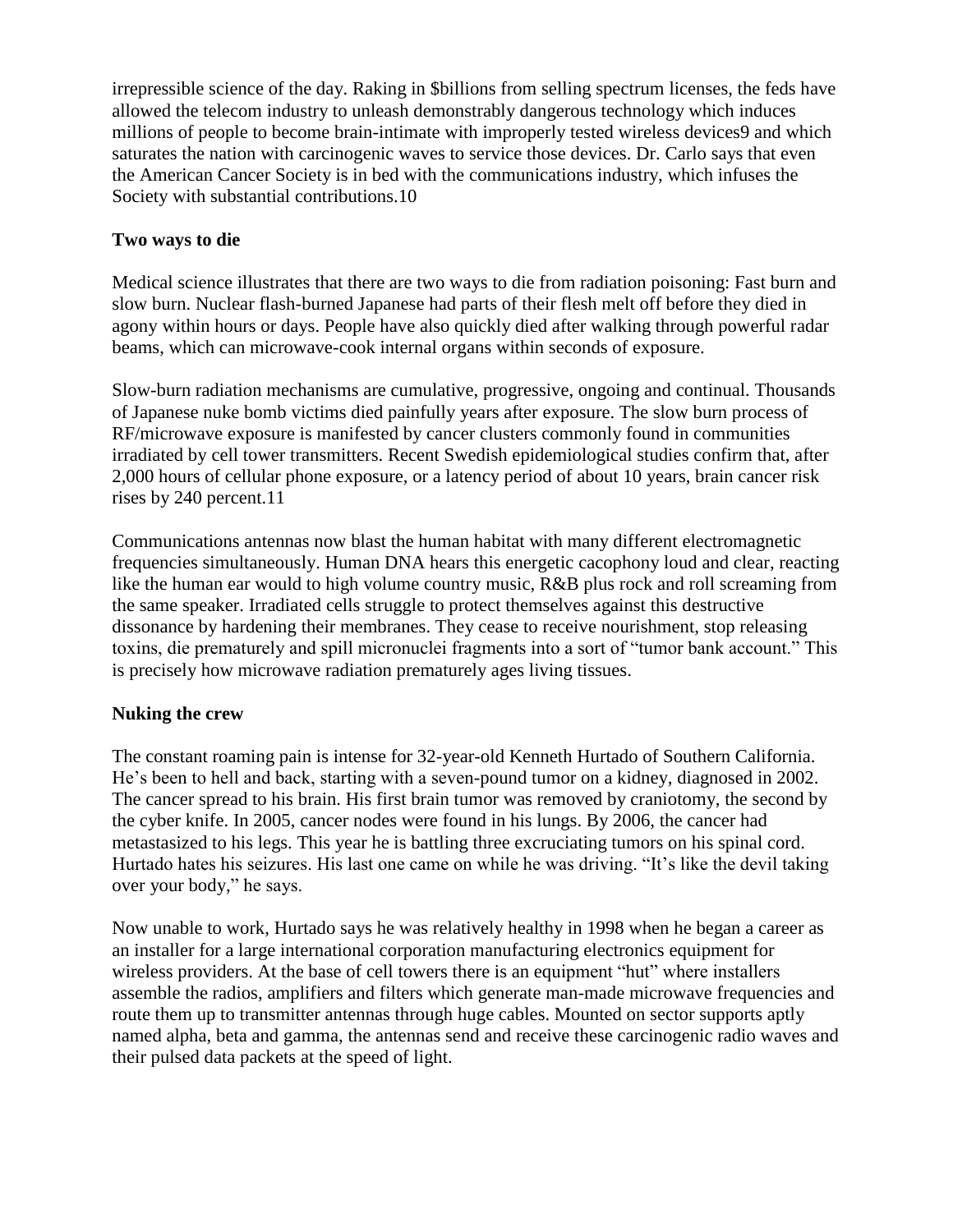Posted on locked fences around the huts are "danger" warning signs. Hurtado says, "You look around these sites and you find many dead birds on the gravel. They can't take the radiation and they,ll just die. You don't have to ponder that too long to figure it's bad."

Hurtado doesn't know how much radiation he got on the job. He says there are at least four connection spots inside the hut where radiation can leak. He could not avoid the "heat" when he turned the radios on for testing and he wonders if his cancer is the result. "When I first got hired, we had safety meetings, but they pretty much minimized the hazards," he remembers. He was issued no electromagnetic safety clothing and it was not until 2002 that he got a radiation meter to wear. "The meter is supposed to warn you if you are getting too much radiation," he says, "but I put mine on a stick and placed it next to antennas and the alarm never went off."

A medical report in the International Journal of Occupational and Environmental Health confirms that workers exposed to high levels of RF/microwave radiation routinely have astronomical cancer rates.12 The report notes that, for these workers, the latency period between high radiation exposure and illness is short compared to less exposed populations.

Hurtado says there are many industry workers who are dangerously over-exposed. "I've talked to guys on power crews who have to climb around the antennas and they,ve told me that before a work day is half over, they start feeling really sick." He adds, "In my mind they are getting cooked."

Hurtado suspects that, since the early days of the wireless buildout, there has been illegal activity related to public exposure from transmission sites. "I'm pretty sure," he says, "that some of the carriers are exceeding FCC exposure limits. They can turn the radios and amplifiers up to get a bigger footprint and they don't care if the alarms go on once the installers are gone." Regulatory inspectors could identify violators because channels can be spectrum analyzed. "But," he says, "there is just no one to check and I believe that the public is getting way too much radiation now."

## **Regulators asleep at the wheel**

The Federal Communications Commission (FCC), the single agency with authority to regulate the broadcast/communications industry, has neither money, manpower nor motive to properly monitor radiation output from hundreds of thousands of commercial wireless installations spewing carcinogenic waves across the nation. The FCC admits that physical testing to verify compliance with emissions guidelines is relatively rare.

Critics say that FCC appointees, with virtually no medical or public health expertise, represent an old-boy network and a cheering squad for the telecommunications and broadcast industries. The Center for Public Integrity found that FCC officials have been bribed by the industries with such perks as expensive trips to Las Vegas.13

Dr. Carlo confirms that there is no regulatory accountability. He says, "You have to go to those base stations and independently measure what is coming out of them because we have had many instances where you have an antenna that is allowed by law to transmit at 100 watts and we have seen up to 900 to 1000 watts. You can turn things up when nobody is looking."14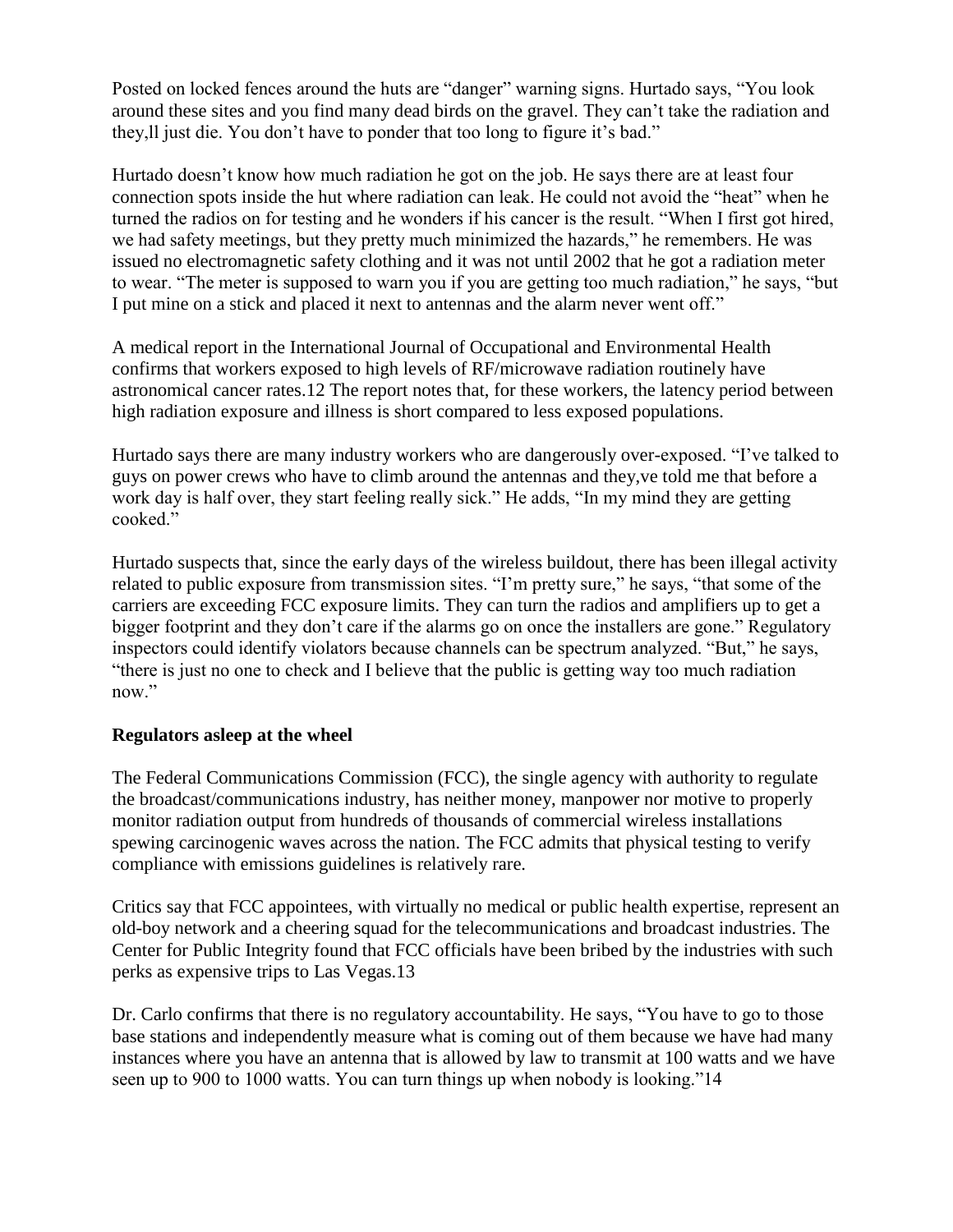Neighborhood groups monitoring the broadcast/communications antenna farm on Lookout Mountain near Denver, Colorado, have consistently found that, despite protests to the FCC over nine years, radiation on the mountain has been measured at up to 125 percent of exposure levels permitted by federal law.15

## **Lethal exposure guidelines**

Even if there were reliable compliance monitoring, many experts say that FCC public exposure guidelines for RF/microwave radiation are deadly because they are based on the obsolete and unfounded theory that only power density hot enough to flash-cook tissues is harmful. This puts FCC at odds with current scientific knowledge regarding the minimum exposure level at which harm to living cells begins.

Myriad symptoms of radiation poisoning can be induced at exposure levels hundreds, even thousands of times lower than current standards permit. Russia's public exposure standards are 100 times more stringent than ours because Russian scientists have consistently shown that, at U.S. exposure levels, humans develop pathological changes in heart, kidney, liver and brain tissues, plus cancers of all types.16

Norbert Hankin, chief of the EPA's Radiation Protection Division, has stated that the FCC's exposure guidelines are protective only against effects arising from a thermal (flash burn) mechanism. He concedes that, "the generalization by many, that these guidelines protect human beings from harm by any and all mechanisms, is not justified."17

Thus, public microwave exposure levels tolerated by the FCC and its industry-loaded advisory committees are a national health disaster. Yet, for pragmatic and lucrative reasons, federal exposure limits have been deliberately set so high that no matter how much additional wireless radiation is added to the national burden, it will always be "within standards."

The FCC regulatory mess comes into focus with the Likely Mountain case. Jasso says that when she and Garcia contacted the FCC regarding their radiation injuries, they were met with an appalling lack of expertise and concern. "FCC has no answers," Jasso says. "Their exposure guidelines are convoluted and nonsensical. They refuse to address problems of multiple antennas, field expansion, human body coupling and blood reversal because they want to avoid regulatory problems at telecommunication sites." She adds, "FCC will fine a licensee thousands of dollars for not having a light installed on top of a telecommunications tower, but they have not issued even a warning letter to their licensees for the injuries that occurred on Likely Mountain. They say injury cannot occur because their licensees are regulated."

#### **Catch 22**

When Garcia and Jasso filed suit against companies operating microwave transmitters on Likely Mountain, they could find no attorney who would take their case and they were forced to proceed pro se. In August, 2007, a California district court denied their claim, mainly on the grounds that they had not proven that the defendants had exceeded FCC exposure guidelines. Under federal law the shattered health of 24 people, plus medical testimony, is not sufficient proof of negligence and liability.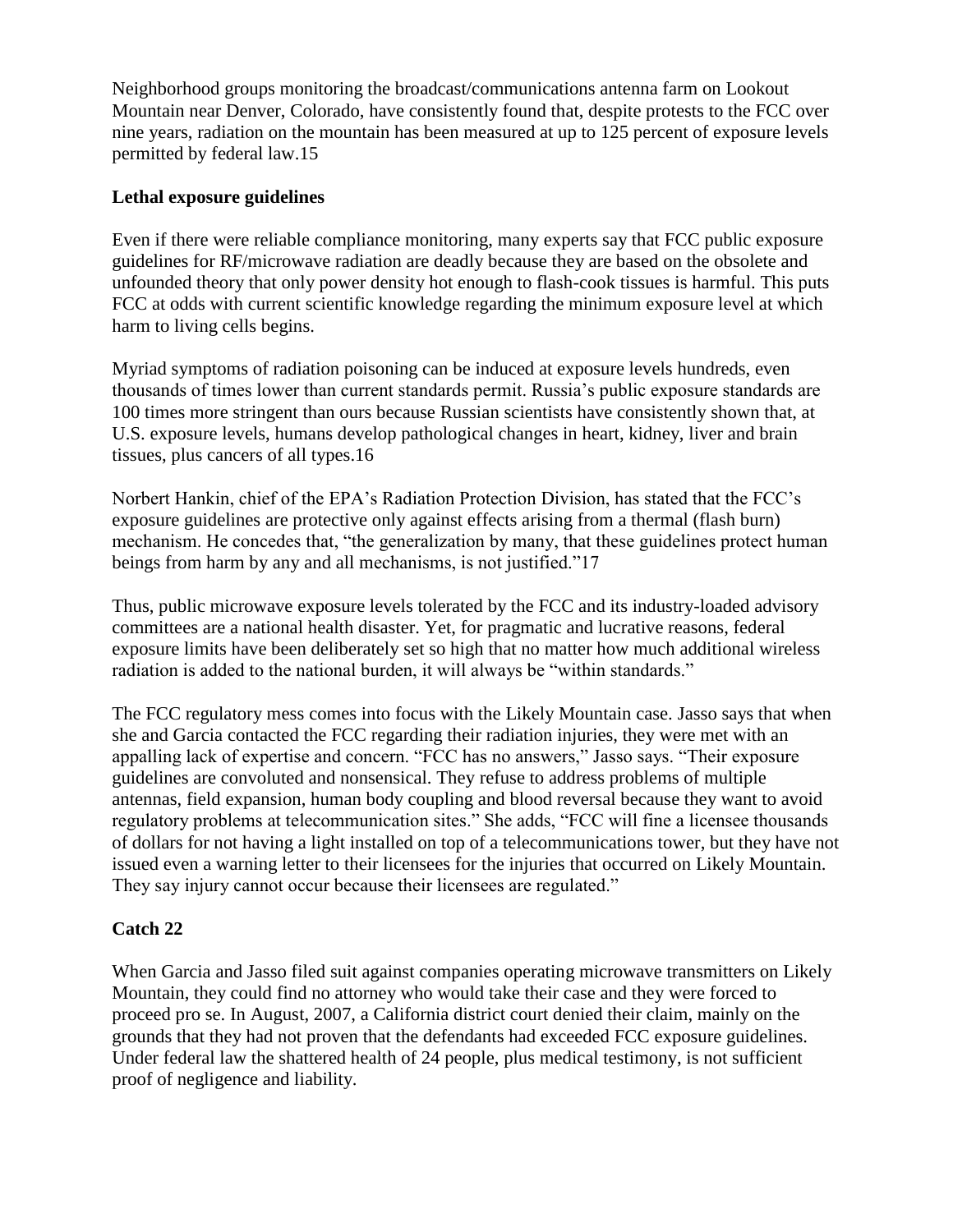Since FCC provides no enforcement monitoring at transmitter sites and since the radiation industry is not required to prove with consistent documentation that it is compliant, injured parties have little chance of proving non-compliance because the damage to their health often becomes obvious months or even years after their exposure.

The court worried that the Garcia-Jasso case highlights "the conflict between the FCC's delegated authority to establish RF radiation guidelines and limits and plaintiffs, attempt to establish that wireless facilities like the one at Likely Mountain are ultrahazardous."So, while current science provides ample evidence that FCC's guidelines are ultrahazardous, the radiation industry hides behind FCC incompetence, simply because FCC retains exclusive authority to set the standards.

The FCC's disastrous authority is calcified by the Telecommunications Act (TCA) of 1996. The telecom industry is infamous for lavish "donations" which keep legislators on its leash. Anticipating a national radiation health crisis and the public backlash that would follow, the telecom lobby blatantly bought itself a provision in the law that prohibits state and local governments from considering environmental (health) effects when siting personal wireless service facilities so long as "…such facilities comply with the FCC's regulations concerning such emissions." Many say the TCA insures that America's war on cancer will never be won, while protecting gross polluters from liability.

### **On our own**

After passage of the TCA, a group of scientists and engineers, backed by the Communications Workers of America, filed suit in federal court. They hoped the Supreme Court would review both the FCC's outdated exposure guidelines and the legality of a federal law that severely impedes state and local authority in the siting of hazardous transmitters. In 2001, the Supreme Court refused to hear the case. The group's subsequent petition to the FCC asking the agency to bring its exposure guidelines current with the latest scientific data was denied.18

This is where we stand today. The public has no vote, no voice, no choice. Chronic exposure to scientifically indefensible levels of DNA-ravaging radiation is now compulsory for everyone in America. This is why Garcia and Jasso are ill today; this why the industry enjoys unchallenged power to place dangerous transmitters in residential and commercial areas with unsafe setbacks and this is why untold thousands of Americans in buildings with transmitters on the roof are given no safety warnings, though they work and dwell in carcinogenic electromagnetic fields. In the meantime, the radiation industry rakes in \$billions in quarterly profits, none of which is set aside for to pay for the national health catastrophe at hand.

Every citizen is now condemned to protect and defend himself against radiation assault as best he can. There have been a number of lawsuits against the radiation industry since cell towers began going up in backyards across the nation. In 2001, a group action lawsuit was filed in South Bend, Indiana, by families living in close proximity to towers. The complaint describes health effects suffered by the plaintiffs, including heart palpitations, interference with hearing, recurring headaches, short term memory loss, sleep disturbances, multiple tumors, glandular problems, chronic fatigue, allergies, weakened immune system, miscarriage and inability to learn.19

The South Bend suit was settled out of court on the basis of nuisance and decreased property values. Health claims don't hold water if emissions are within FCC exposure standards. This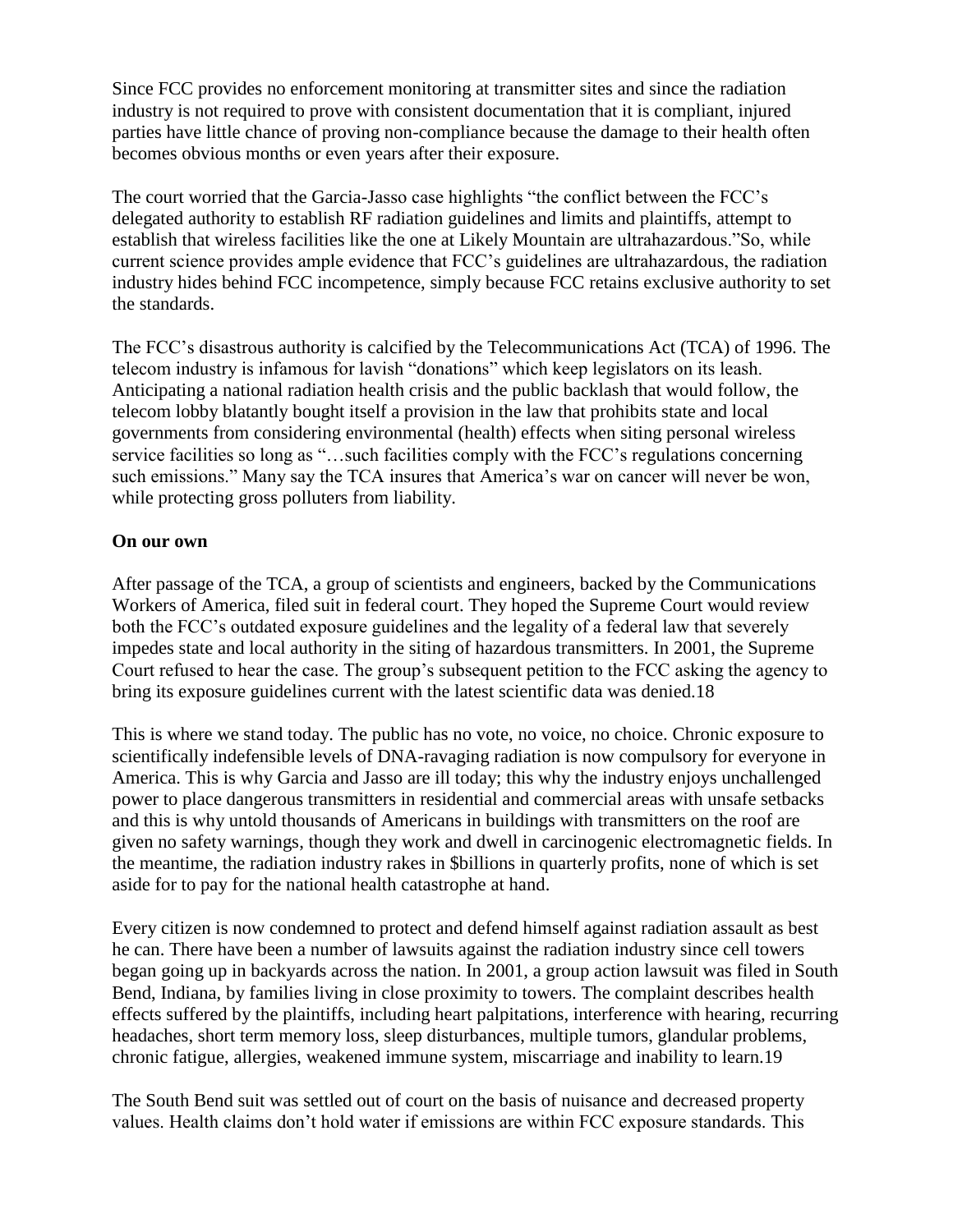case is valuable for understanding the lunacy of FCC standards. The sick families enlisted the help of radiation consultant Bill Curry, who honed his expertise as an engineer for Argonne and Livermore labs. Dr. Curry found that one of the towers was irradiating homes at over 65 microwatts per square centimeter.20 This power density is well within federal exposure standards, which allow any neighborhood to be zapped with at least 580 microwatts per square centimeter, or higher, depending on the frequencies. If the families were sick at 65 microwatts/cm2 what would they be at 580? Considering that the Soviets used furtive Cold War microwave bombardment to make US embassy personal radiation-sick at an average exposure level of only .01 microwatts/cm2, America's clear and present danger is obvious.21

## **How radiation sick is America?**

Since the wireless revolution began wave-nuking the U.S. in the 1990s, there have been no federally funded health studies to assess the cumulative effects of ever-increasing communications radiation on public health. There is no national database enabling citizens to study the location of transmitters in their areas. Local and state governments can offer no information on how much commercial wireless radiation is contaminating their populations. When trying to find out who owns a tower or which companies have transmitters on that tower, citizens usually hit a brick wall.

Dr. Carlo heads the only independent, post-market health surveillance registry in the nation where people can report radiation illness. 22 Dr. Carlo says the registry has heard from thousands of people who believe that their illnesses, including brain and eye cancers, are due to telecommunications radiation from both wireless phones and tower transmitters. In the last two years, the registry has seen an upsurge in reports as transmitters become ever more energetically dangerous in order to accommodate increased data flow for new, multi-media technologies.

We can only guess how many Americans are in their graves today from microwave assault. Arthur Firstenberg, who founded the Cellular Phone Task Force, wrote that, on November 14, 1996, New York City's first digital cellular provider activated thousands of PCS antennae newly erected on the rooftops of apartment buildings. Health authorities reported that a severe and lingering flu hit the city that same week. In response to its classified newspaper ad advising that radiation sickness is similar to flu, the Task Force heard back from hundreds of people who reported sudden onset symptoms synchronous to microwave startup"symptoms similar to stroke, heart attack and nervous breakdown.

Firstenberg then gathered statistics from the U.S. Centers for Disease Control and analyzed weekly mortality statistics published for 122 U.S. cities. Each of dozens of cities recorded a 10- 25 percent increase in mortality, lasting two to three months, beginning in the week during which that city's first digital cell phone network began commercial service. Cities with no cellular system start up in the same time period showed no abnormal increases in mortality. 23

#### Studies abroad

Recent health surveys in other nations confirm that people living close to wireless transmitters are in big trouble: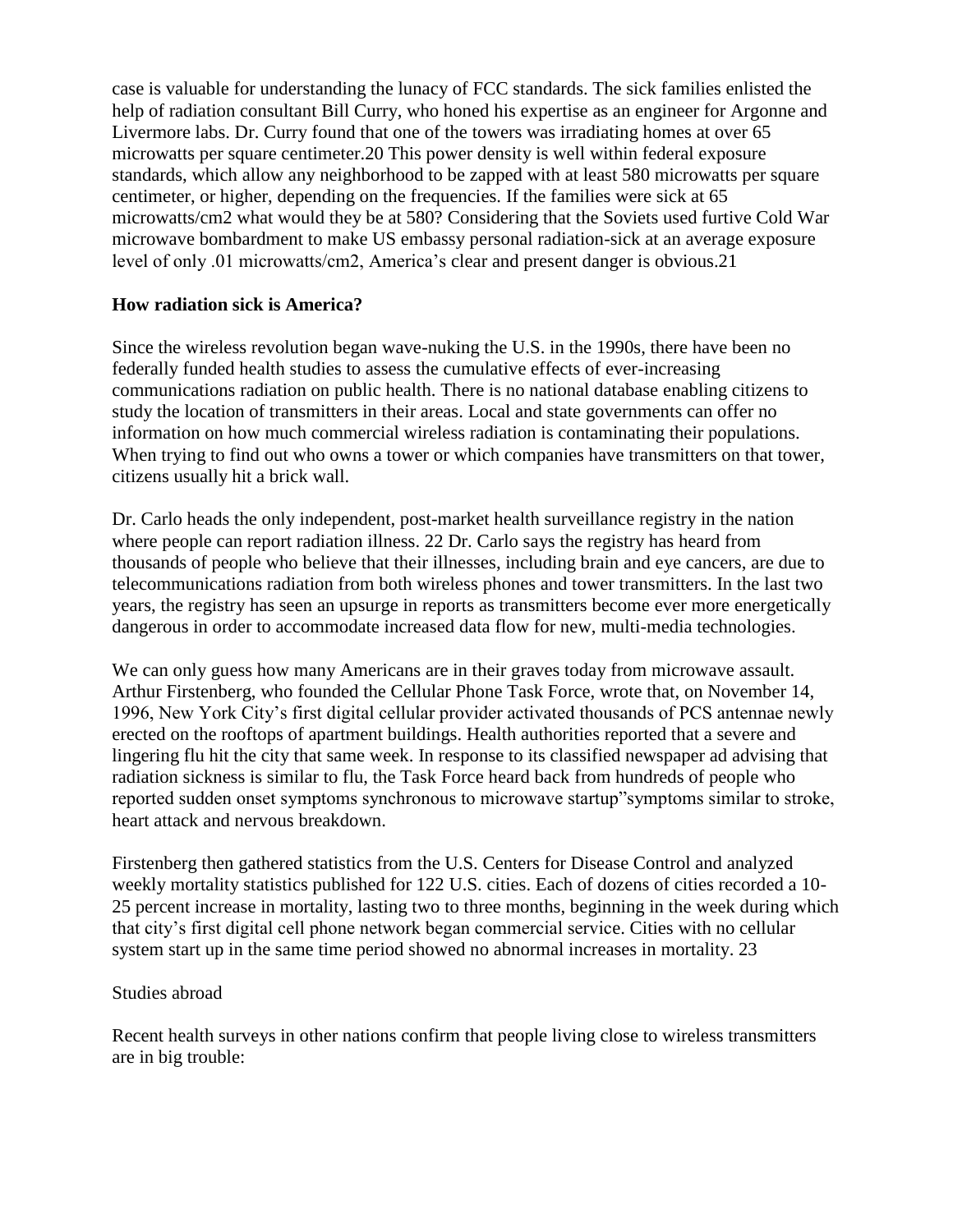In 2002, French medical specialists found that people living close to cell towers suffered extreme sleep disruption, chronic fatigue, nausea, skin problems, irritability, brain disturbances and cardiovascular problems.24

German researchers found that people living within 1,200 feet of a transmitter site in the German city of Naila had a high rate of cancer and developed their tumors on average eight years earlier than the national average. Breast cancer topped the list.25

Spanish researchers found that people living within 1,000 feet of cellular antennas had statistically significant illness at an average power density of 0.11 to 0.19 microwatts /cm2, which is thousands of times less than allowed by international exposure standards.26

An Egyptian medical study found that people living near mobile phone base stations were at high risk for developing nerve and psychiatric problems, plus debilitating changes in neurobehavioral function. Exposed persons had significantly lower performance on tests for attention, short term auditory memory and problem solving.27

Researchers in Israel studied people in the town of Netanya who had lived near a cell tower for 3-7 years. They had a cancer rate four times higher than the control population. Breast cancer was most prevalent. 28

### **Europe in an uproar**

A new European Union poll of more than 27,000 people across the continent reveals that 76 percent of respondents feel that they are being made ill by wireless transmitters.29 Seventy-one percent in the UK believe they suffer health effects from mast (cell tower) radiation. In April 2007, The London Times reported a startling number of cancer clusters in mast neighborhoods. One study in Warwickshire, found 31 cancers around a single street. 30 Some sick Brits send their blood to a lab in Germany, which uses state of the art methodology to confirm wireless radiation damage.

Radiation sickness is now so prevalent in Germany that 175 doctors have signed the Bramberger Appeal, a document calling the situation a "medical disaster." It asks the German government to initiate a national public health investigation. This appeal closely follows the Freiburger Appeal, signed by thousands of German doctors who say they are dealing with an epidemic of severe and chronic diseases among both old and young patients exposed to wireless microwave radiation. The head of the cancer registry in Berlin found that one urban area with cellular antennas had a breast cancer rate seven times the national average.31

Sweden was one of the first nations to go wireless. Swedish neuroscientist, Dr. Olle Johansson, with hundreds of published papers to his credit, says that a national epidemic of illness and disability was unleashed by the wireless revolution. Long periods of sick leave, attempted suicides and industrial accidents all increased simultaneously with introduction of mobile phone radiation. Ninety-nine percent of the Swedish population is now under duress of powerful third generation masts. Johansson reports that people are plagued with sleep disorders, chronic fatigue that does not respond to rest, difficulties with cognitive function and serious blood problems. Recurrent headaches and migraines are a "substantial public health problem," he says.32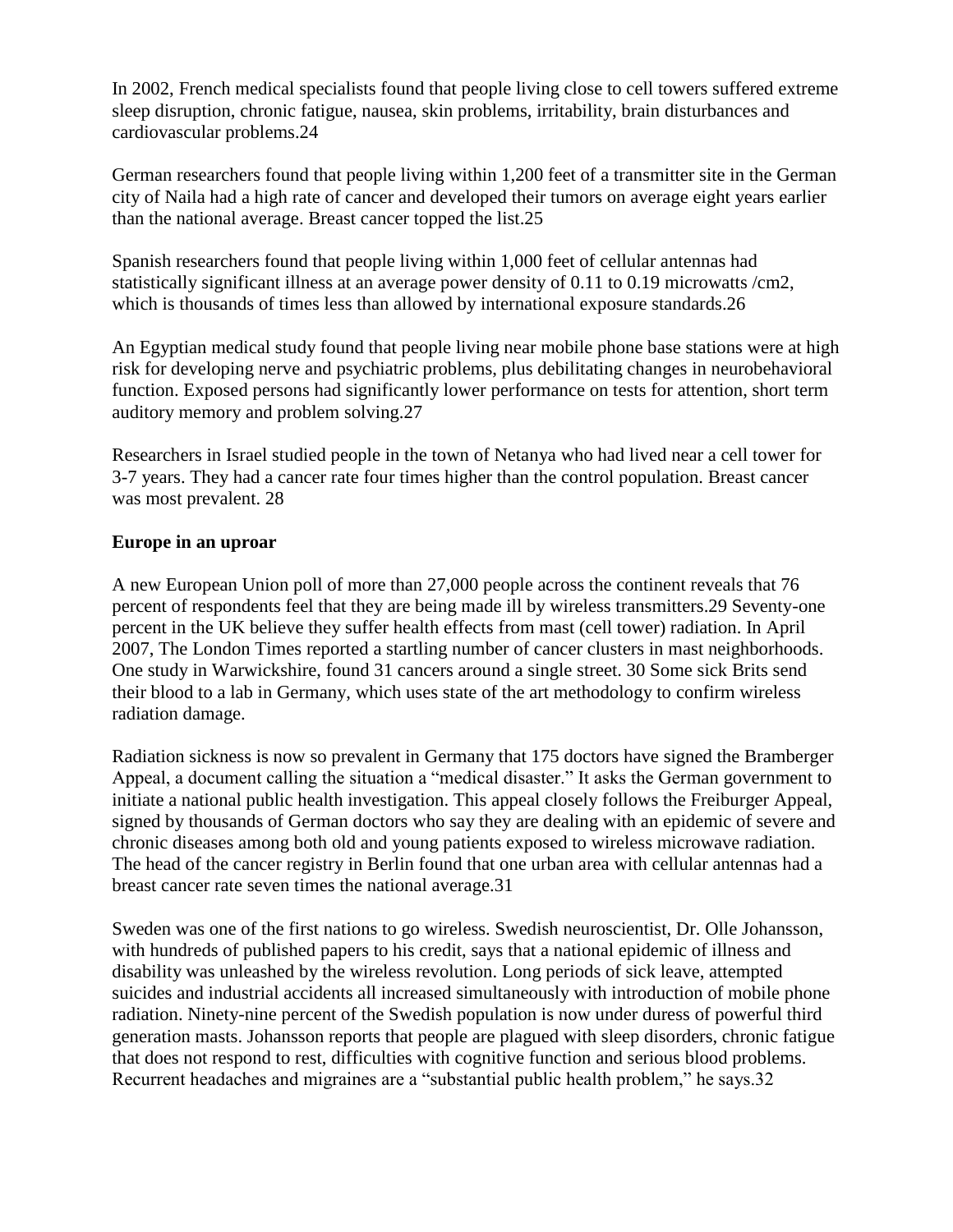Rooftop transmitters, which readily pass microwave radiation into structures, can be a death sentence. Across the world there are reports of cancer clusters and extreme illness in office buildings and multi-tenant dwellings where antennas are placed on rooftops directly over workers and tenants. In 2006, the top floors of a Melbourne University office building were closed after a brain tumor cluster drew media attention to the risks of communications transmitters on top of the building.33 Likewise, ABC's Brisbane television complex, topped with satellite dishes and radio antennas, was the site of a well-publicized breast cancer cluster among workers.34

## **Deadlier death rays**

In the meantime, the radiation cowboys of America are having a good ol time because they know there's no sheriff in town. The commercial wireless industry is relentless in its drive to construct thousands of new transmitter sites in neighborhoods and schoolyards everywhere, while adding more powerful antennas at its older sites. Countless WiFi systems, both indoors and out, accommodate wireless laptop computers, personal digital assistants, WiFi-enabled phones, gaming devices, video cameras, even parking and utility meters. Hundreds of cities already have or are planning to fund WiFi networks, each consisting of thousands of small microwave transmitters bolted to buildings, street lamps, park benches and bus stops. Some networks are being buried under sidewalks. These access points or "nodes" blast carcinogenic energy at 2.4 to 5 gigahertz with virtually no warning signs about radiation exposure. WiFi radiation is unregulated by the FCC.

Sprint-Nextel and Clearwire are now rolling out in U.S. cities tower-mounted WiMAX transmitters providing wireless internet access "to die for." WiMAX is WiFi on steroids. Upon startup of WiMAX transmitters near the Swedish village of Gotene, the emergency room at the local hospital was flooded by calls from people overcome with pulmonary and cardiovascular symptoms.35

WiMAX radiation could one day be cranked up to a bone-incinerating 66 gigahertz.36 A single WiMAX tower could provide internet coverage for an area of 3,000 square miles, although coverage for 6-25 square miles is the norm now. Promoters say WiMAX may some day replace all cable and DSL broadband services and irradiate virtually all rural areas. Yet, not a single environmental or public health study has been required as the industry unleashes infrastructure for this savage new wireless technology from which no living flesh will escape.

The commercial ray-peddlers are not alone in their quest to make the U.S. a radiation wasteland. In August, 2007, Congress approved new Homeland Security legislation which funds a program to "promote communications compatibility between local, state and federal officials." We catch a glimpse of what this portends as the state of New York gears up to erect hundreds of new wireless installations for a "Statewide Wireless Network (SWN)." This system will blanket 97 percent of the state, allowing agencies at various government levels to communicate instantly while greatly adding to the fog of commercial wireless pollution.37 The New York Office for Technology says that the radiation power densities of the system will be within FCC limits. That assurance should give us the shivers.

## **Angela's story**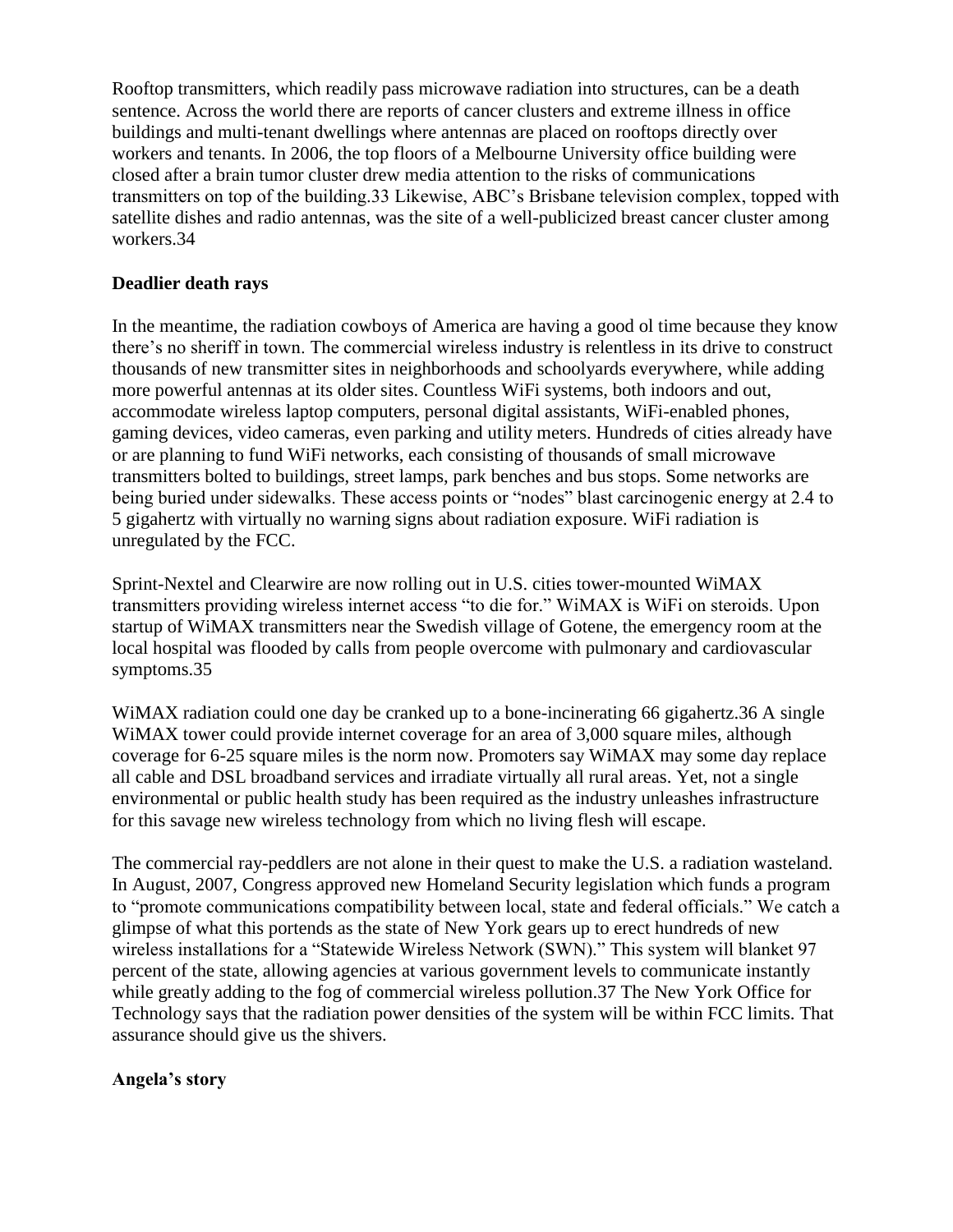Angela Flynn, a 43-year-old caregiver, lives in Santa Cruz, California. Last spring she took classes at a local church where wireless antennas were concealed in a chimney on the building. She recalls, "Every muscle in my body felt sore. And my joints were feeling creaky. My instructor mentioned how people at the women's center on church property had similar symptoms. During my sixth day I had a severe reaction. My short term memory was gone and I was disoriented and confused. When the instructor asked a question, I could not recall anything from the lecture."

At night, Angela could not sleep and she would lie awake, feeling her body buzz. She became hypersensitive to other sources of electromagnetic radiation. The symptoms became so bothersome that she canceled the rest of her course. Using a chart for calculating cumulative, non-ionizing, electromagnetic radiation exposure levels, she found that the classes "located only 100 feet from antennas in the building" had suffered the highest possible exposure during peak operation. "It took a month before I regained my health," she reports.

When Angela wrote letters to the church inquiring whether it was monitoring the health of the people exposed to antenna radiation, church officials were "unresponsive and dismissive." So Angela saw the light. She helped organize a community group to put pressure on county officials for answers. After hearing community testimony, officials directed the zoning department to create a comprehensive map of county transmitter sites and to put together a report on emissions testing.

Angela says, "We recently had a delay of an installation of a tower near a middle school. The superintendent has even come out against the tower and was instrumental in delaying the hearing on the site. He also arranged a school board meeting on the issue." Angela's efforts to share critical information with her community made a difference.

#### **Conclusion**

America must soon face its radiation cataclysm. The EMR Network says that millions of workers occupy worksites on a daily basis where operating antenna arrays are camouflaged and where no RF safety program is carried out. Thanks to shameless predatory advertising techniques, American youth are now literally addicted to "texting," watching TV and accessing the Internet on tiny wireless screens. These are the toys that keep cell towers and WiFi hot spots buzzing. A nation that requires compulsory mass irradiation to fuel its trivial entertainment needs is surely destined to have a sickly and short-lived population.

Right now, 11.7 million Americans have been diagnosed with cancer. Because humans can harbor cancer conditions for years before detection, additional millions of cancer victims are yet undiagnosed. The Journal of Oncology Practice predicts that, by 2020, there will be so many cancer cases in the U.S. that doctors may not be able to cope with their caseloads. The report concludes the nation could soon face a shortage of up to 4,000 cancer specialists.38

A recent CBS news series on the raging American cancer epidemic left viewers with the mindset that trainloads of federal cash must flow if we are to find the cancer answer. But a proven cancer initiator now inundates our cities, roadways, schools, offices and homes. Any environmental stressor that jackhammers human cells at millions to billions of cycles per second is a cancer factor. Any wave-pollution that breaks the DNA and causes pre-cancerous micronuclei in human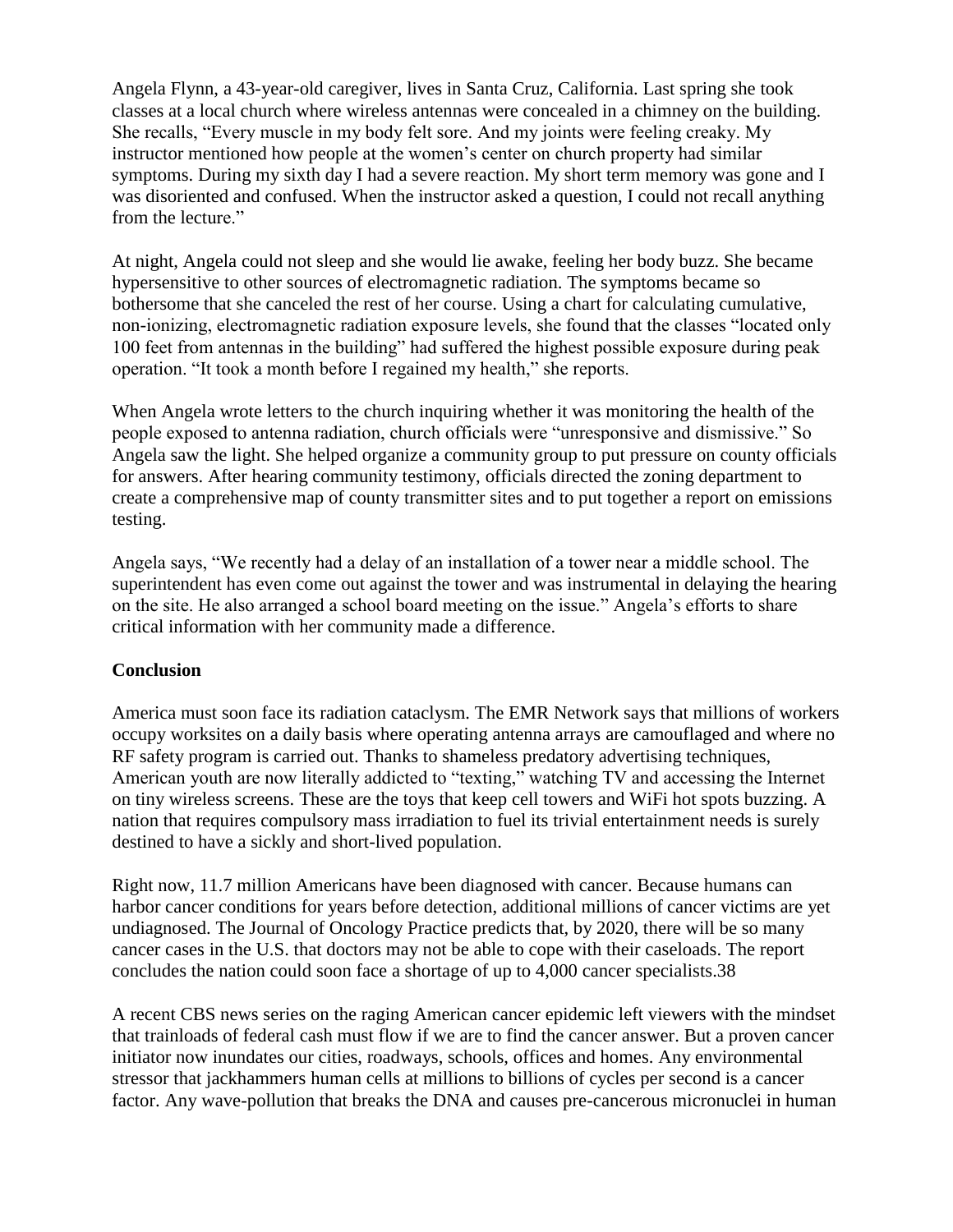blood is a cancer factor. Logic tells us that there will be no "answer to cancer" until we eliminate the cancer factors.

Wireless communications radiation is to America today what DDT, thalidomide, dioxin, benzene, Agent Orange and asbestos were yesterday. Historically, the truth about the public health menace of extreme toxins is never told until thousands sicken and die.

Dr. Robert Becker, noted for decades of research on the effects of electromagnetic radiation, has warned: "Even if we survive the chemical and atomic threats to our existence, there is the strong possibility that increasing electropollution could set in motion irreversible changes leading to our extinction before we are even aware of them. All life pulsates in time to the earth and our artificial fields cause abnormal reactions in all organismsThese energies are too dangerous to entrust forever to politicians, military leaders and their lapdog researchers." 39

Our mission to save the nation's health and restore sanity in the wireless age seems daunting. The wireless juggernaut is an aggressive, mean machine. Federal regulators are clearly compromised and incompetent to protect the public health. Uninformed consumers dearly love their magic digital toys and don't yet understand the connection between those toys and a national raging cancer epidemic that may consume us all.

Powerful economic interests have lied to us long enough. Americans deserve the facts. We need dialogue. Wireless radiation is a form of electronic trespass. America must decide whose rights are more important"idlers beaming death rays for piddling gibberish or the elderly with pacemakers who are made ill by cell phone and tower radiation wherever they go. Must we all prematurely perish so that wireless enthusiasts can capture cell phone photos and instantly send them for processing via carcinogen express? Must all neighborhoods become sick zones so that radiation addicts can receive recipes, ads and other frivolous text messages on their cell phone toys? Does a human being have the right to NOT be forcibly WiMAXED into a coffin, or do only wireless providers and their devotees have rights?

## **What can we do?**

We can commit to join the growing radiation awareness movement and continue educating ourselves and others. We can employ digital and audio radiation detectors to help safeguard our personal health and to demonstrate the ceaseless brutality of ubiquitous wireless radiation which threatens the genetic integrity of future generations. We can promote emerging technologies that could make communications technologies safer.

We can demand that federal radiation exposure standards and setback requirements be updated to reflect the realities of modern science. Federal communications law must be rewritten so that local jurisdictions can regain their right to consider health and environment when reviewing wireless siting applications. We can insist that wireless emissions from transmitters be drastically reduced as they are in Austria and Russia. We can demand routine compliance testing at all transmitter sites. We can see to it that people who have been living and working near powerful transmitters be given opportunity to report their resulting illnesses in national surveys. Proper epidemiological studies must be conducted and their results published and broadly disseminated.

Each of us can break the seductive, but oppressive wireless habit ourselves. We can play no game, use no wireless Internet system, make no trivial phone call that necessitates enlarging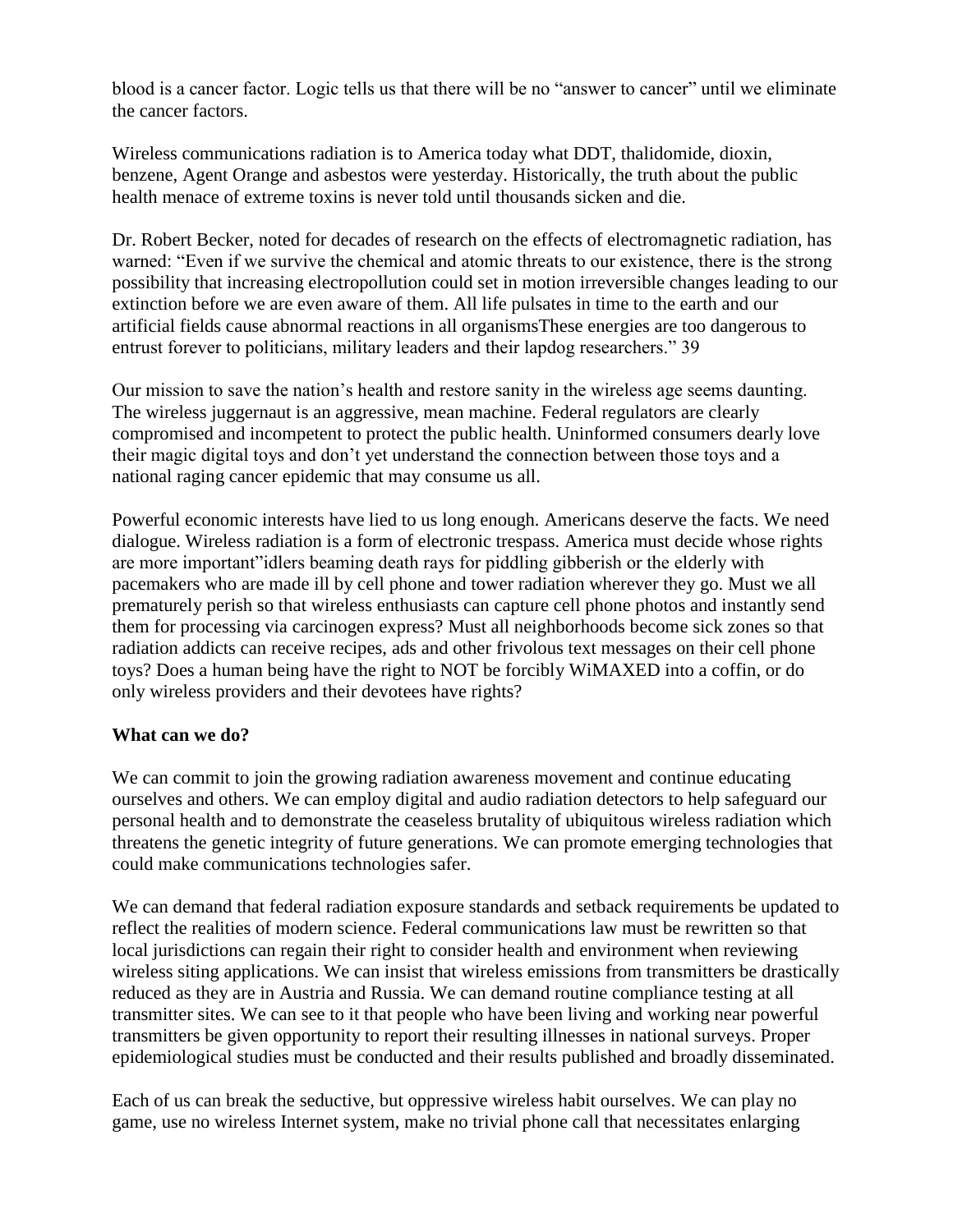America's dense forest of wireless transmitters. If no one buys WiMAX-enabled devices and related services, this dangerous system will fail.

Whenever possible, we can go back to the old-fashioned, corded phones and message machines which made yesteryear a far more healthy time. Cordless household and office phones emit powerful megahertz or gigahertz microwave radiation, causing damage to hearing, eyesight and brain function. DECT cordless phones irradiate a huge area even when not in use. We can encourage others to contact us by conventional land line phones only. Can we enjoy a leisurely conversation knowing that an irradiated caller risks disease and disability for mindless chatter? What good is wireless convenience if it means being ultimately tethered to a hospital bed? We can teach our children that health is more important than passing convenience and instant gratification.

According to OSHA, no environment should be deliberately made hazardous. Backed by current scientific knowledge, we can refuse to work or shop in an environment which endangers our health. We can demand that megahertz and gigahertz cordless phones, walkie talkie radios, WLAN and WiFi systems be removed from schools, offices, hospitals and any public place where people are grossly irradiated without their informed consent. Second hand smoke is bad; second hand radiation is worse.

We wish to thank the courageous radiation victims interviewed for this report who have generously revealed the details of their personal suffering in order to warn others. Following their example, we must continue undaunted in the moral quest to protect the national health and restore the world to sanity before it is too late.

#### **Meters and resources**

The Electrosmog Detector allows you to HEAR the intensity of RF/microwave pollution in your environment. Developed by British radiation expert Alasdair Phillips, this battery-operated device will quickly allow you to identify dangerous RF/microwave hotspots, even where transmitters are concealed, and take action to protect yourself. This meter is \$99 (price includes shipping) and can be obtained from HEARING IS BELIEVING, Box 64 Hayden, Idaho 83835. E-mail: gzz@icehouse.net.

The Trifield Meter (\$145), produced by Alpha Lab, is used mainly to measure the milligauss of electromagnetic fields coming from 60 hertz sources. Use this digital meter to make sure your living and working spaces are under 2 milligauss. Alpha Lab's Microwave Power Density Meter (\$320) is a more sensitive digital microwave meter that will help you assess the kilohertz, megahertz and gigahertz radiation in our wireless environment. This easy-read meter measures microwave radiation in microwatts per cm2, allowing comparison of your readings to the power density used by the Russians to make our embassy staff sick. Remember, people inside the embassy reportedly received only about .01 microwatts per cm2. For more information, contact Alpha Lab Inc., 1280 South 300 West, Salt Lake City, Utah 84101; (800) 658-7030; www.trifield.com

Alan Broadband produces radiation detection devices with models ranging in price from \$159 to \$2,800. The \$159 model, while not giving detailed readings, is an extremely sensitive and sturdy instrument that gives an accurate dial read on whether or not radiation is present and its relative intensity. It lets you know when you are being irradiated and serves as an excellent tool to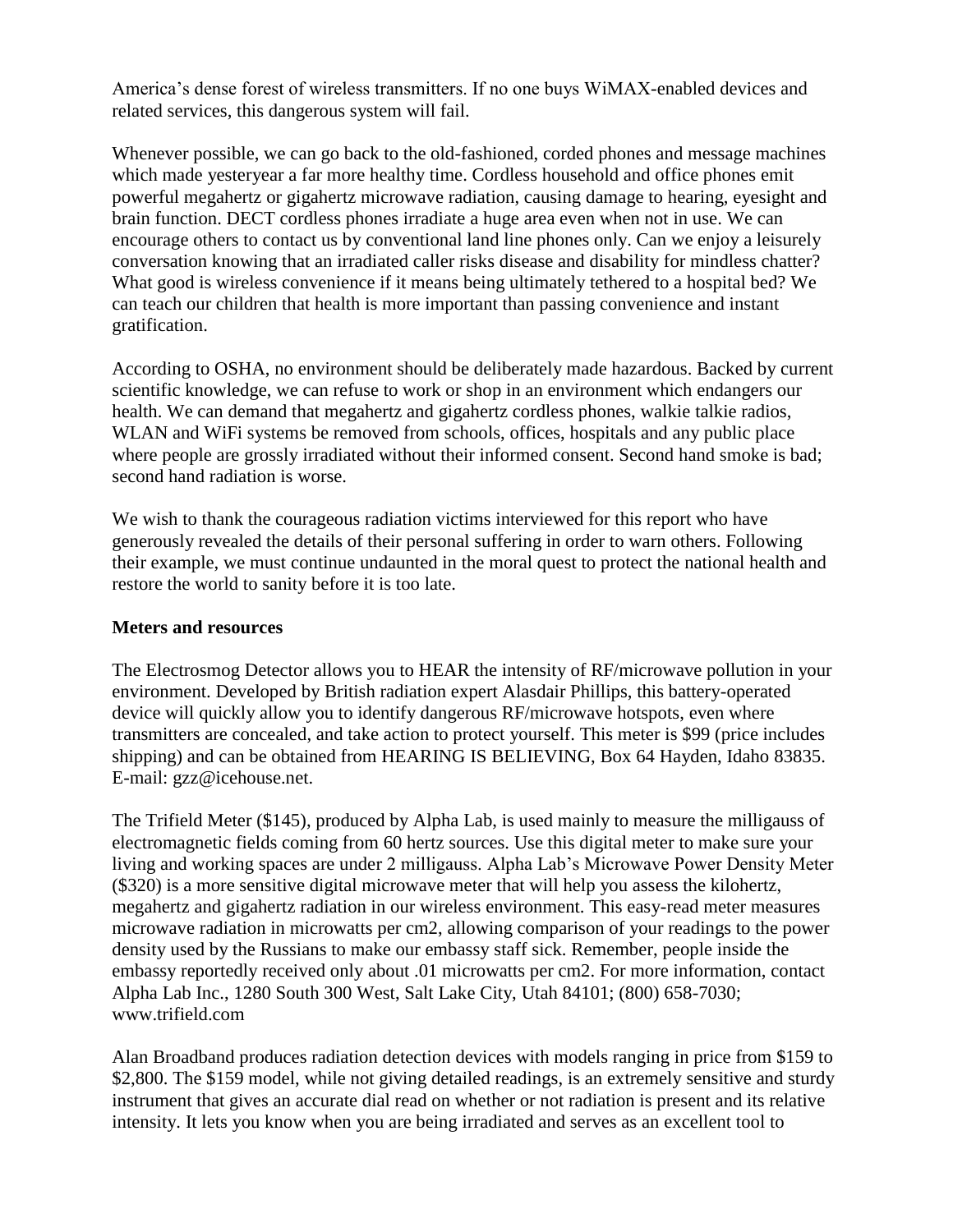illustrate exposure levels to others. For more information, contact Alan Broadband 93 Arch St., Redwood City, California 94062; (888) 369-9627; www.zapchecker.com

## **Books**

Cell Phones: Invisible Hazards in the Wireless Age, Dr. George Carlo and Martin Schram, Carroll & Graf Publishers, 2001.

Cellular Telephone Russian Roulette, Robert C. Kane, Vantage Press, 2001.

Cell Towers: Wireless Convenience or Environmental Hazard? The Berkshire-Litchfield Environmental Council, Edited by B. Blake Levitt, 2000. Order from Barnes and Noble.

### **Websites**

These websites provide excellent information on all aspects of health and other issues relating to electromagnetic fields and radio frequency/microwave radiation.

[www.buergerwelle.com](http://www.buergerwelle.com/) This excellent German (but in English) site features RF/microwave radiation news from all over the world. The science keeps pouring in and this is where to find it, along with lots of human interest.

[www.cprnewsbureau.org](http://www.cprnewsbureau.org/) This is an excellent source of up-to-date news on wireless issues.

[www.emrnetwork.org](http://www.emrnetwork.org/) This site has superb resources organized by professionals with expertise in all facets of our RF/microwave radiation problem.

www.safewireless.org This site features Dr. Carlo's Mobil Telephone Health Concerns Registry where people can report ill health effects from living near microwave transmitters or from the use of wireless devices. It also features great news reports.

[www.microwavenews.com](http://www.microwavenews.com/) This is home to Microwave News, an excellent monthly publication. It offers cutting edge science reports, plus a great archive.

[www.sageassociates.net](http://www.sageassociates.net/) This site provides valuable information on how to make homes and offices safer in the wireless age.

CAUTION: There are many devices on the market claiming to protect wireless users from radiation. These include: air tube headsets, ferrite bead clip-ons and an array of paste-ons advertised to cut down on thermal effects or deflect negative energy. Energy testing, kinesiology and meter readings indicate that these mitigation devices DO NOT adequately protect against the brutal force of near field microwave radiation. You can investigate the effectiveness of these devices by metering radiation levels while using them. If radiation pours from your "safe" headset, don't bank your life on it. If practiced in the art of kinesiology, you can also "muscle test" the effectiveness of the radiation mitigation device. The human body becomes very weak when irradiated with any man-made frequency, especially microwaves. If a protective device is really working, you will not detect muscle weakness when the body is near a transmitting wireless phone or gadget.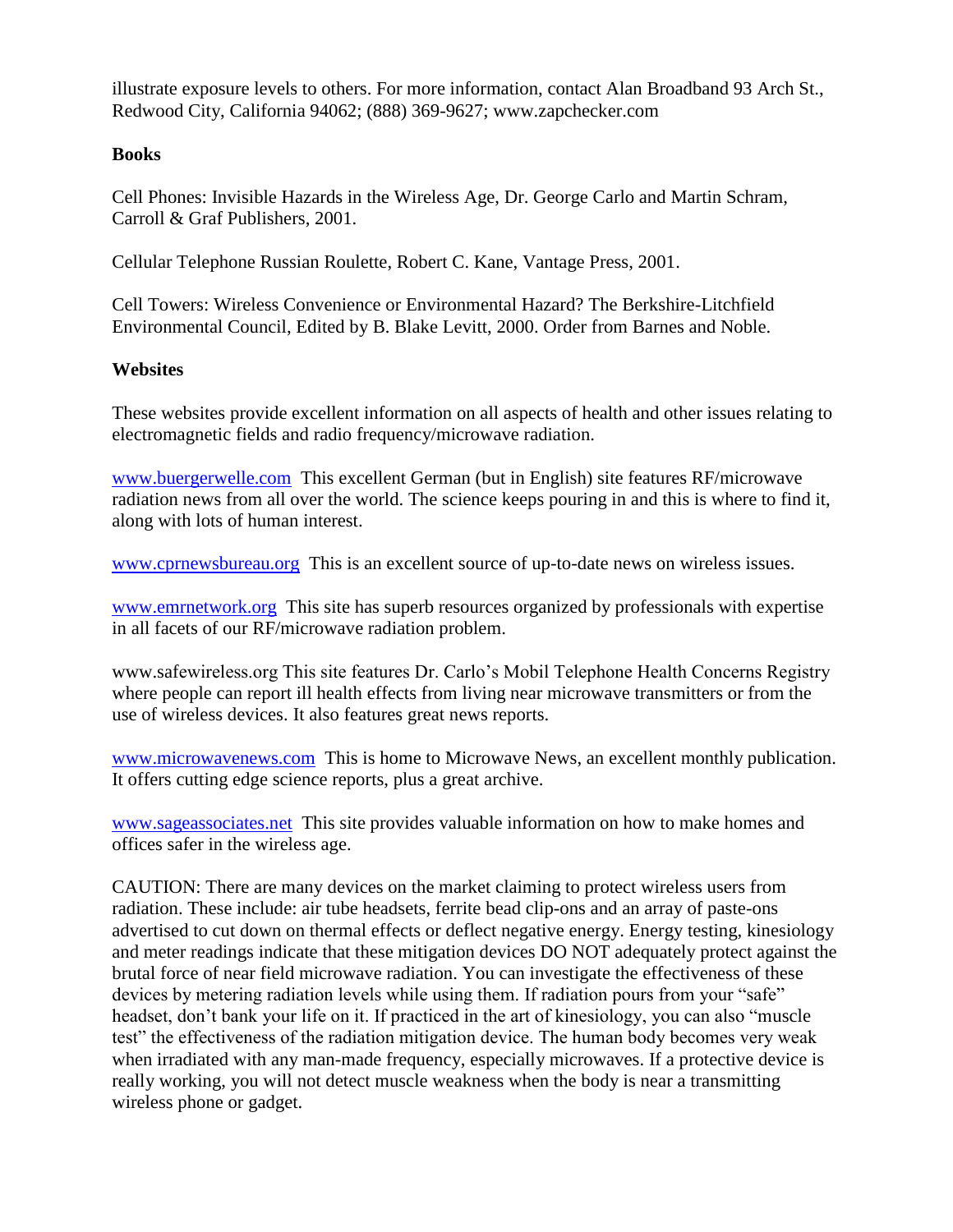OUR BEST TIP: If you want a safe household phone, find an AT&T corded speaker phone 950, available at most large office supply stores. It emits no microwave radiation, holds up to heavy use, has a great digital display screen and allows hands-free conversation.

## **NOTES**

1. Interview with Dr. Eckel was published by Schwabischen Post 12-07-06. Find this interview at www.heseproject.org. See "The Cell Nucleus is Mutating."

2. "Neurological Effects of Radiofrequency Electromagnetic Radiation," a paper presented by Dr. Lai to the Mobile Phones and Health Symposium, October 25-28, 1998, University of Vienna. Also "DNA Damage and Cell Phone Radiation," www.rfsafe.com, 11-02-05.

3. Cell Phones: Invisible Hazards in the Wireless Age, Dr. George Carlo and Martin Schram, Carroll & Graf Publishers, 2001, p.151.

4. "Mobile Telecommunications and Health"Summary of the ECOLOG study for T-Mobile, 2000," Find this summary at www.hese-project.org.

5. "Cell Phone Radiation Harms DNA, Study Claims," (Reuters) MSNBC, 12-04-04. Also "Mobile Phone Radiation Harms DNA," R. Moss, CPR News Bureau, 10-16-06.

6. "RF-Induced DNA Breaks Reported in China," Microwave News, 09-29-05. This report comes from the Zhejiang University School of Medicine.

7. "2.45 GHz radiofrequency fields alter gene expression in cultured human cells," Lee S. et al, Department of Medicine, University of Chicago, PubMed 16107253.

8. "Health Social Services and Housing Sub-Panel Telephone Mast Review," a public discussion by Dr. George Carlo, 2-26-07. Find this excellent dissertation at www. safewireless.org.

9. Few Americans know that cell phones have never been safety tested thanks to the FDA, which exempted cell phones from pre-market testing based on a "low power exclusion" rule.

10. "The American Cancer Society is Misleading the Public," Dr. George Carlo, 8-5-07. Find this statement at www.buergerwelle.com.

11. "Long-Term Mobile Phone Use Raises Brain Tumor Risk: Study," Reuters, 03-31-06. This research was conducted by the Swedish National Institute for Working Life whose scientists studied 905 people with malignant brain tumors to confirm a 240% increased risk of brain tumors after heavy mobile phone use.

12. "Cancer in Radar Technicians Exposed to RF/Microwave Radiation: Sentinel Episodes," Richter E. et al, Int. J. Occup Environ Health 6 (3):187-193, 2000.

13. "FCC Lives Large off Lobbyist Bribes," Capitol Hill Blue, 05-22-03, capitolhillblue.com.

14. "Health Social Services and Housing Sub-Panel Telephone Mast Review," public discussion by Dr. George Carlo, 2-26-07. Find this excellent dissertation at www. safewireless.org.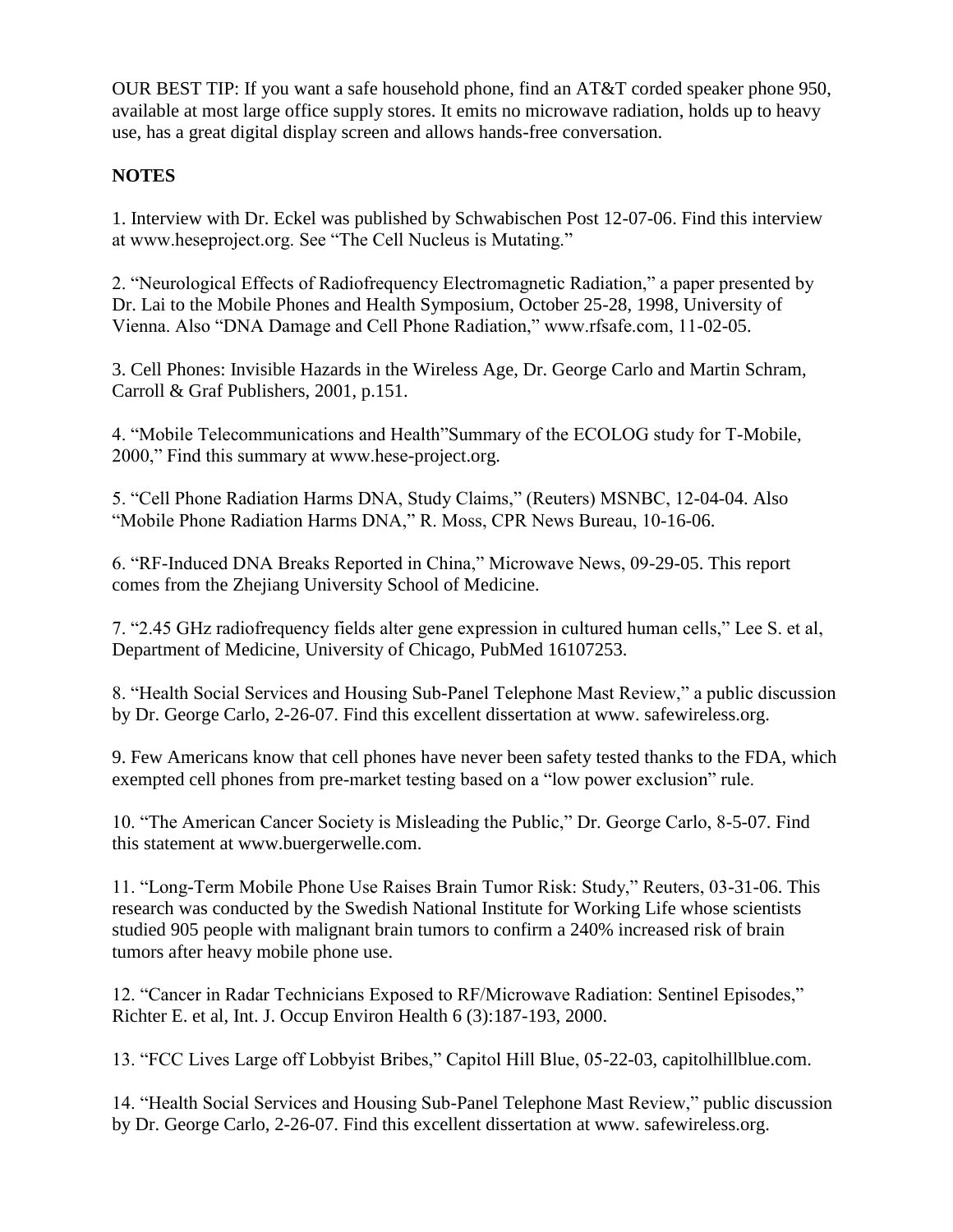15. See <http://www.c-a-r-e.org/>www.c-a-r-e.org for information about groups affected by Lookout Mountain broadcast antennas.

16. For an excellent chart comparing biological effects at power density levels and a list of international exposure standards, go to: "Radio Wave Packet," Arthur Firstenberg, Cellular Phone Task Force, Sept 2001; also find this power density list at: "Analysis of Health and Environmental Effects of Proposed San Francisco Earthlink WiFi Network, Magda Havas, Ph.D, Trent University, May 2007.

17. Quote from letter by Norbert Hankin, chief environmental scientist with EPA's Radiation Protection Division. This letter was received by EMR Network 7-16-02 and can be found at www.emrnetwork.org.

18. "Supreme Court Rebuffs Challenge to U.S. Tower Policy," Microwave News, Jan./Feb 2001; also EMR Network Petition For Inquiry To Consider Amendment of Parts 1 and 2 of the FCC's Rules Concerning the Environmental Effects of Radiofrequency Radiation, September 25, 2001. See also FCC order to deny application for review filed by the EMR Network, adopted July 28, 2003. These documents found at www.emrnetwork.org.

19. Hicks, Onnink, Barber, Pennington v. Horvath Communications, Cause No.71C01-0107-CP St. Joseph Circuit Court, St Joseph County, Indiana.

20. "Some Unexpected Health Hazards Associated with Cell Tower Siting," Bill P. Curry, PhD., Cell Towers: Wireless Convenience or Environmental Hazard? The Berkshire-Litchfield Environmental Council, edited by B. Blake Levitt, 2000. See chapter 6.

21. Practical Guidelines to Protect Human Health Against Electromagnetic Radiation Emitted in Mobile Telephony, Summary June 2001, Miguel Muntane Condeminas, industrial engineer for Consulting Comunicacio i Disseny S.L, Barcelona, <mailto:m.co-di@eic.ictnet.es>m.codi@eic.ictnet.es. See Section 4.3.1 "US Embassy in Moscow Study."

22. See www.health-concerns.org and <http://www.safewireless.org/>www.safewireless.org. These sites provide a pathway to access Dr. Carlo's Mobil Telephone Health Concerns Registry where people can report ill health effects from living near microwave transmitters or from the use of wireless devices.

23. "Electromagnetic Fields, (EMF) Killing Fields," Arthur Firstenberg, The Ecologist, v. 34, n. 5, 6-10-2004.

24. "Study of the health of people living in the vicinity of mobile phone base stations: I. influences of distance and sex," R. Santini et al, Institut National des Sciences Appliquées"laboratoire de biochimie-pharmacologie, 2002.

25. "Cancer Risks from Microwaves Confirmed," Dr. Mae-Wan Ho, Institute of Science in Society press release, 5-24-07.

26. "The Microwave Syndrome"a preliminary study in Spain," Navarro E. et al, Biology and Medicine, 22 (2 &3) 161-169, 2003; also " The Microwave Syndrome"Further Aspects of a Spanish Study," Oberfeld G et al 2004, International Conference Proceedings, Kos, Greece 2004.